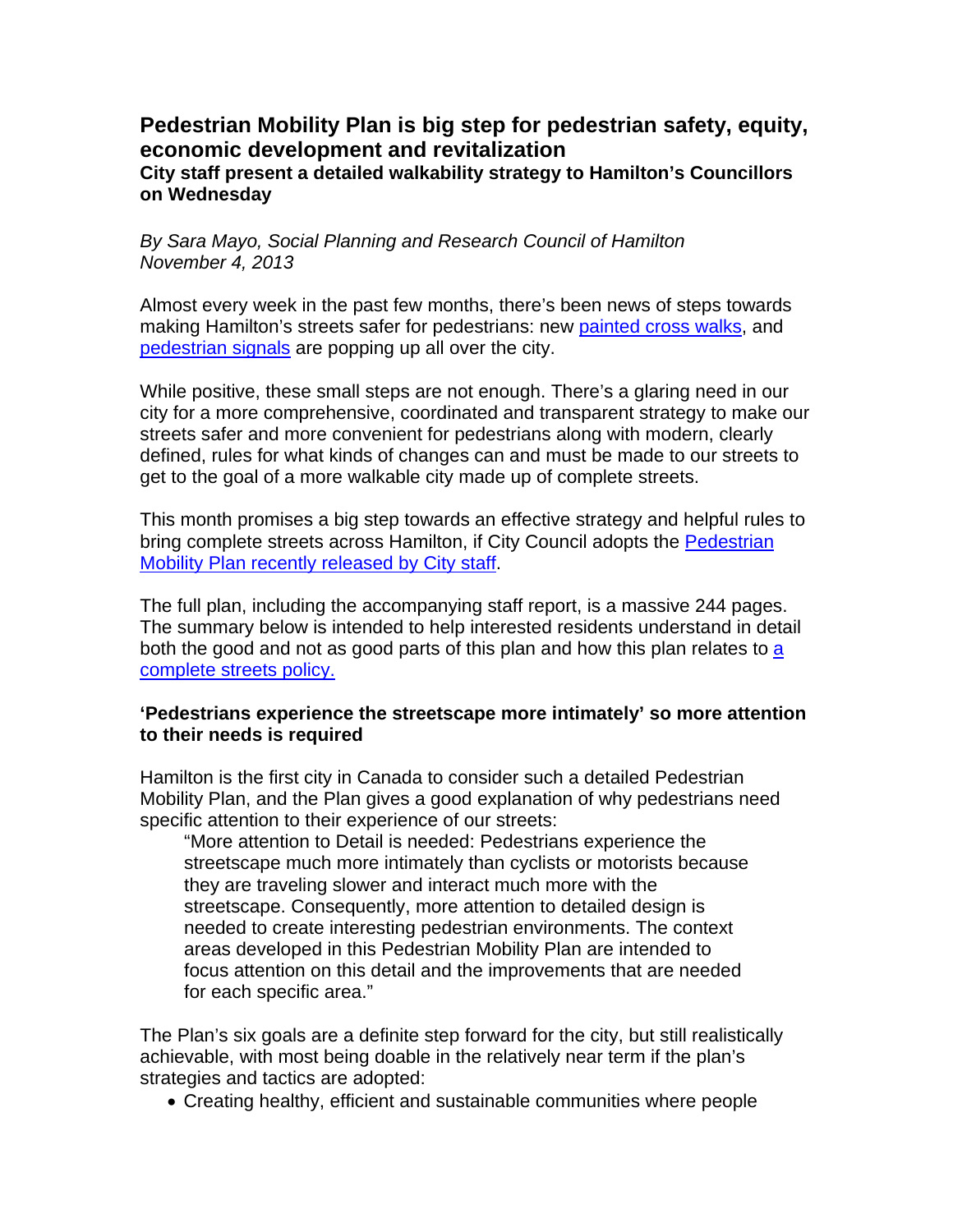choose to walk.

- To increase the number of people walking in the City.
- To provide a pedestrian environment that ensures personal safety and an attractive and interesting walking environment.
- To increase public health, active transportation and pedestrian links.
- To improve pedestrian movement by focusing on access to community institutions, recreational and leisure opportunities and employment and retail services.
- Create a walkable City to attract new residents.

At the centre of the Pedestrian Mobility Plan, is a, frankly, *pedestrian* term: Routine Accommodation. Before you roll your eyes and stop reading, let me give you the good news that very boring sounding name is actually a significant change for our city. Routine Accommodation simply means that street improvements for pedestrian will be added by default to all construction, reconstruction, and maintenance activities on our roads. No additional Environmental Assessment requirements, no special motion at council needed, instead incrementally, one by one, each of streets becomes more walkable over a period of about 20 years. Routine Accommodation solves the question of how to we improve each of our streets without adding enormous costs and construction time.

Along with Routine Accommodation, the Plan calls for a complete reversal in how our streets our designed. Currently roads are designed from the centre line out – determining how much space vehicles need and then whatever's left over can be space for pedestrians and/or cyclists. The plan explicitly reverses this, and the accompanying staff report highlights it this way: "Council's endorsement of the Pedestrian Mobility Plan authorizes and directs a shift from traditional road design by starting with the requirements for pedestrians and cyclists first at the right of way (ROW) and working to the centre line". Lest any drivers complain that no room will be left for them, staff are also clear that the city should "[provide] for pedestrians' needs while accommodating vehicular traffic".

## **36 countermeasures to improve pedestrian safety and access**

The Plan calls for the Routine Accommodation strategy is to be implemented through a selection of one or more of 36 specific "countermeasures" that give photo examples of best practices from cities all lover North America, along with an estimate (where data is available) of the reduction in pedestrian collisions (ranging from 5% to 70%) for each of these countermeasures.

Many of these countermeasures are already present on some of Hamilton's streets, but the Pedestrian Mobility Plan decrees that these be put on supercharge and applied to as many streets as possible. For example, the plan includes in the "Toolbox" for staff to consider: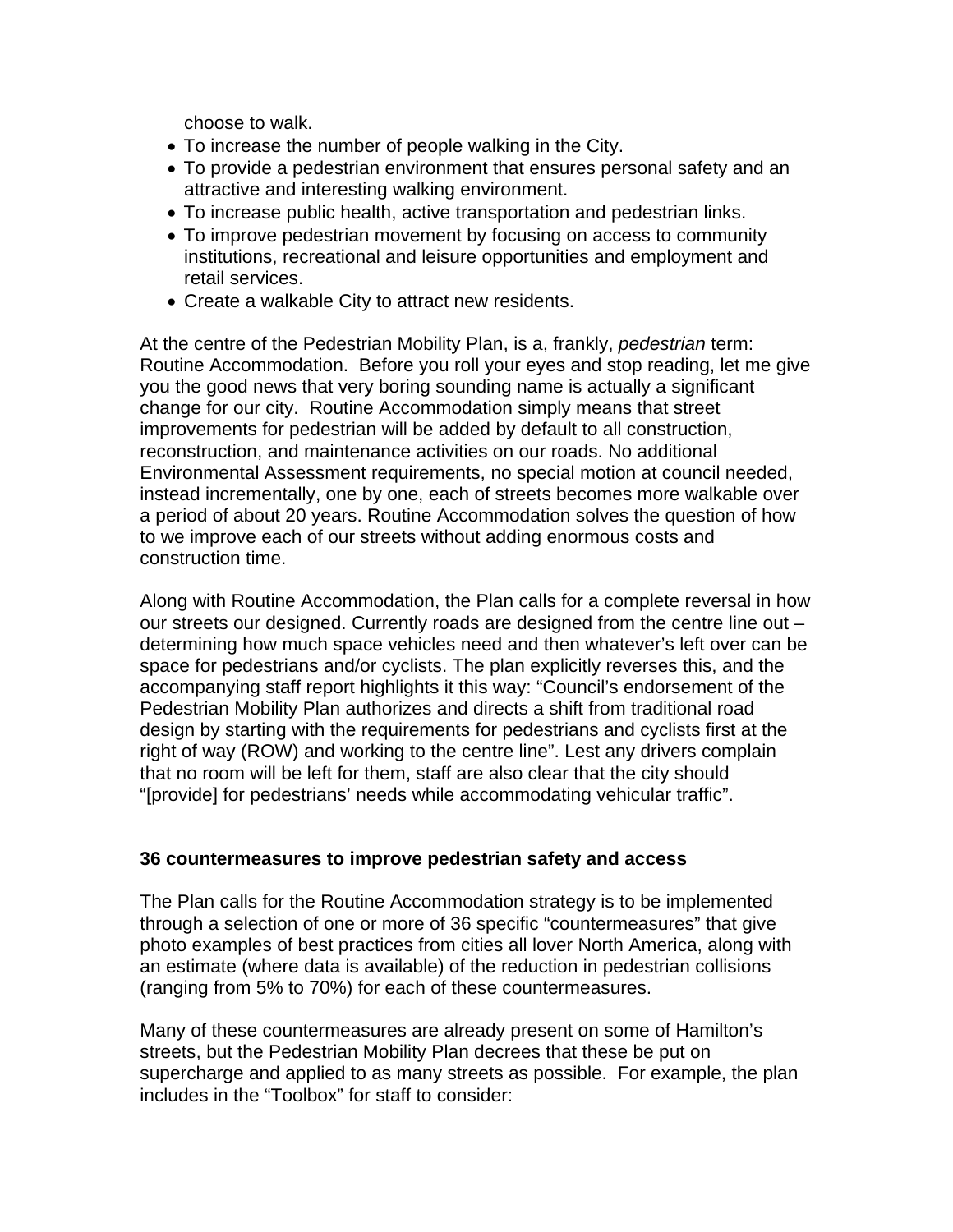• Increasing the length of sidewalk where parking is restricted near intersections to ensure better sight lines. (Countermeasure #1)



• Making the "curb radius" at intersections is smaller so that drivers are forced to slow down before turning. (Countermeasure #5)

| <b>Crash Reduction</b><br><b>Factor: Research</b><br>Incomplete | $\cdots$<br>Reference/Guidance<br>PEDSAFE-Curb Radius Reduction<br>٠<br>FHWA - Signalized Intersections: Informational Guide, 9.1.1, Reduce Curb Radius<br>٠ |
|-----------------------------------------------------------------|--------------------------------------------------------------------------------------------------------------------------------------------------------------|
|                                                                 | - Actual Curb Ratius<br>R2 = Effective Radius                                                                                                                |

The effective radius should include the width of parking Small curb radii, prevalent in the downtown area, slow the lanes and bicycle lanes, where present, on both streets. movement of turning vehicles.

The Plan's pictures of Hamilton generally focus on area where the city gets it right. As a contrast below is a picture of where the city gets curb radius wrong, made all the worse because it is a very high pedestrian area (Fennel and West 5<sup>th</sup>). The red line shows how a tighter curb radius would give more room to pedestrians, allow them to have a more direct path of travel to an intersection, and force cars to slow down when turning right. (Note this picture was taken before the start of the Fall semester at Mohawk, when there would be many more pedestrians.) So the Plan's specific direction about paying more attention to curb radius issues is very welcome.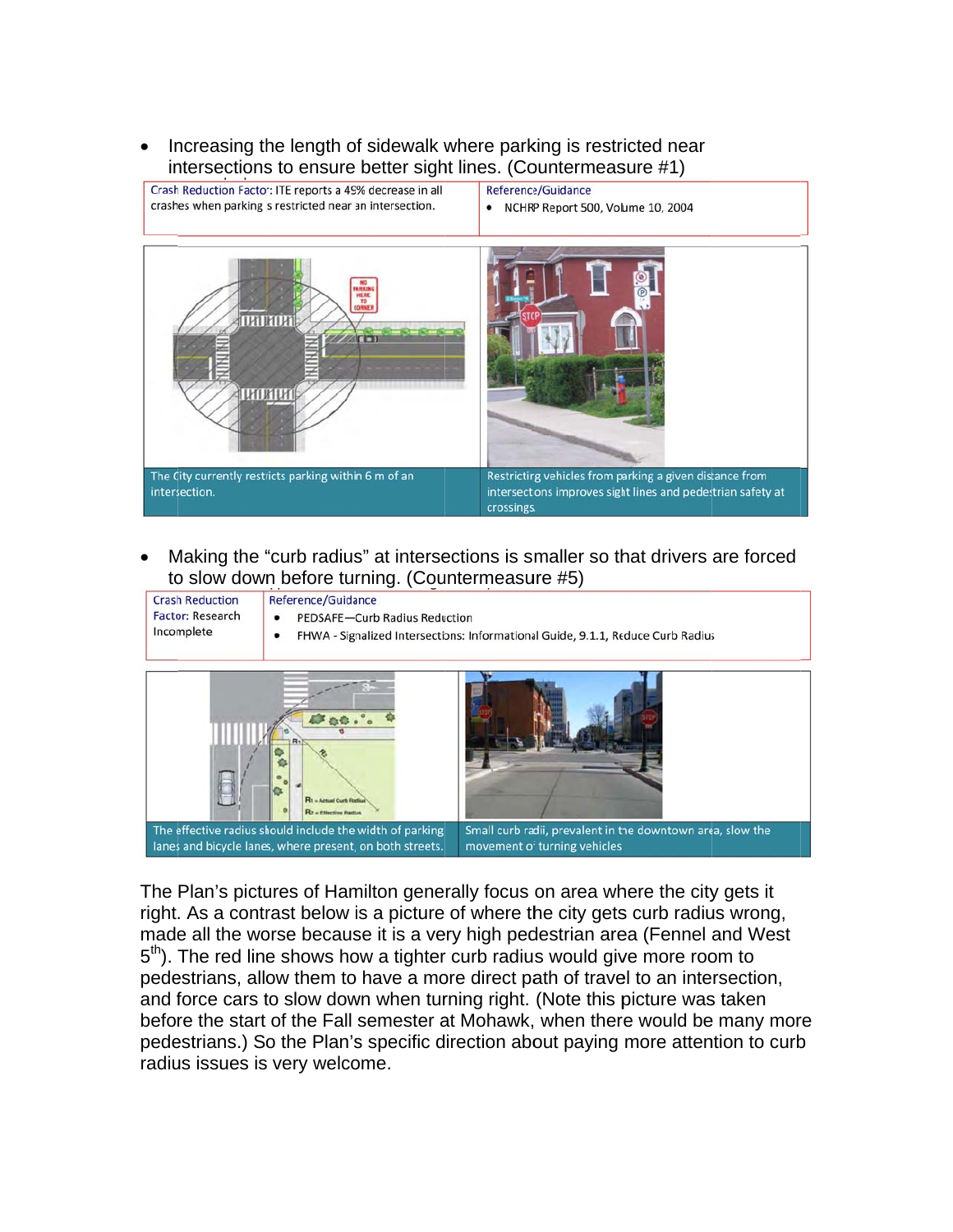

Changing driveway design so that the sidewalk stays continuous and  $\bullet$ driveways no longer resemble intersections (which make drivers forget about pedestrians). (Countermeasure #7)



Consolidating driveways out of shopping mall developments so that  $\bullet$ pedestrians only have one or two driveways crossing the sidewalk, instead of three or more. (Countermeasure #8)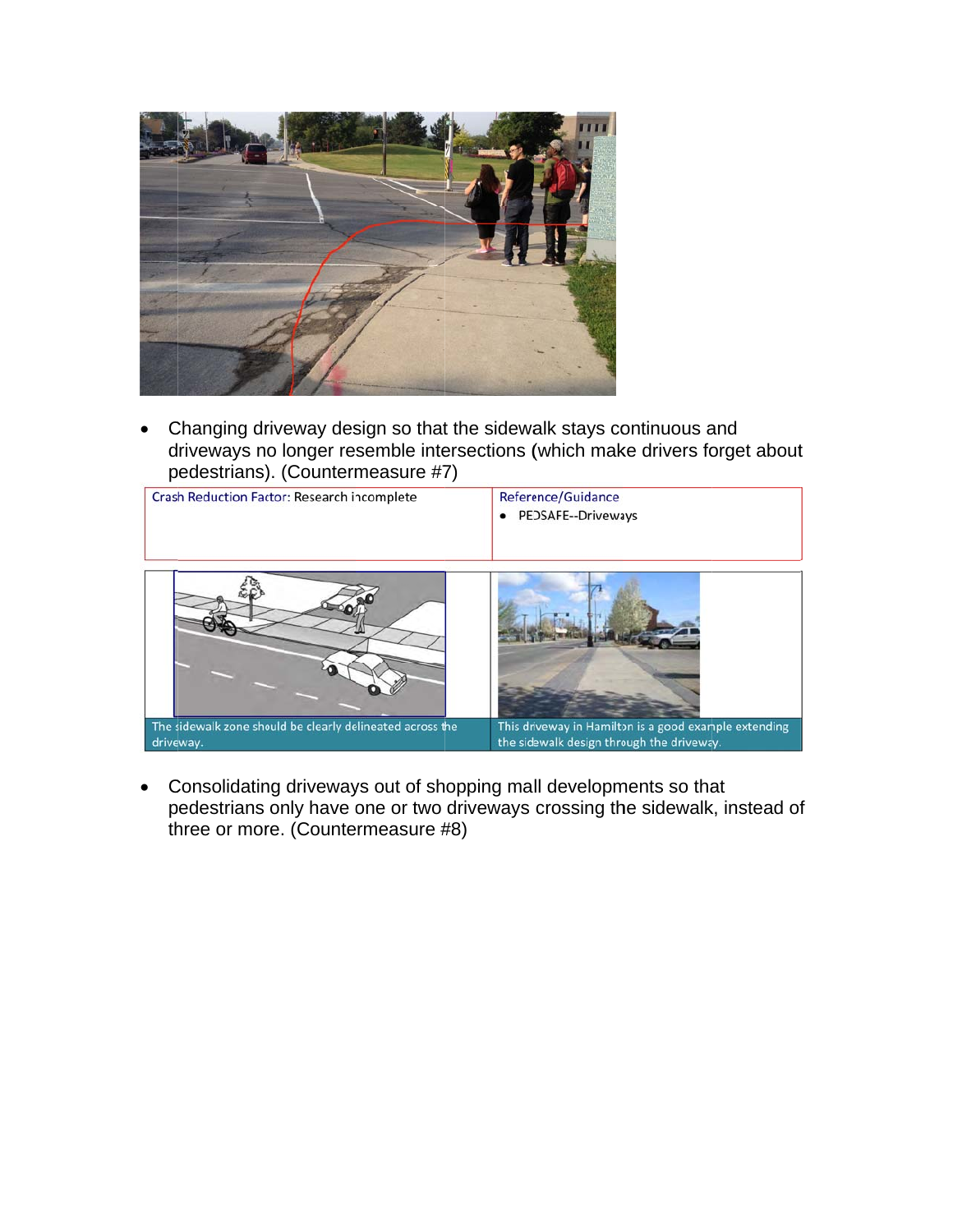| Varies depending on      | • FHWA--Access Management Publications and Resources               |
|--------------------------|--------------------------------------------------------------------|
| access management is     | • TRB-Accessmanagement.org, Access Management Manual               |
| achieved, e.g., medians, | • NCHRP Report 548: A Guidebook for Including Access Management in |
| driveway closure,        | <b>Transportation Planning</b>                                     |
| minimum spacing. CRF=    | • FHWA--Proven Safety Countermeasures: Corridor Access Management  |
| 5%-31%                   |                                                                    |



Narrowing traffic lanes (Countermeasure #16: Lane Diet) or removing lanes (Countermeasure #28: Road Diet)

| <b>Crash Reduction</b><br><b>Factor: Research</b><br>Incomplete | Reference/Guidance<br>• PEDSAFE-Roadway Narrowing<br>• PBIC-The Truth About Lane Widths<br>• TRB—Relationship of Lane Width to Safety on Urban and Suburban Arterials<br>2011 AASHTO Green Book |
|-----------------------------------------------------------------|-------------------------------------------------------------------------------------------------------------------------------------------------------------------------------------------------|
|                                                                 | • FHWA – Evaluation of Lane Reduction                                                                                                                                                           |



Travel lanes narrowed to create space for a crossing island and bike lanes



Travel lanes were narrowed to create space for bicycle lanes.

**Crash Reduction** Factor: 29% for all types of crashes. Unknown specifically for pedestrians.

- Reference/Guidance
- FHWA-Proven Safety Countermeasures: Road Diet
- FHWA-Evaluation of Lane Reduction "Road Diet" Measures and Their Effects on
- Crashes and Injuries
- Walkable Communities-Road Diets: Fixing the Big Roads
- ITE-Road Diet Handbook: Setting Trends for Livable Streets  $\bullet$



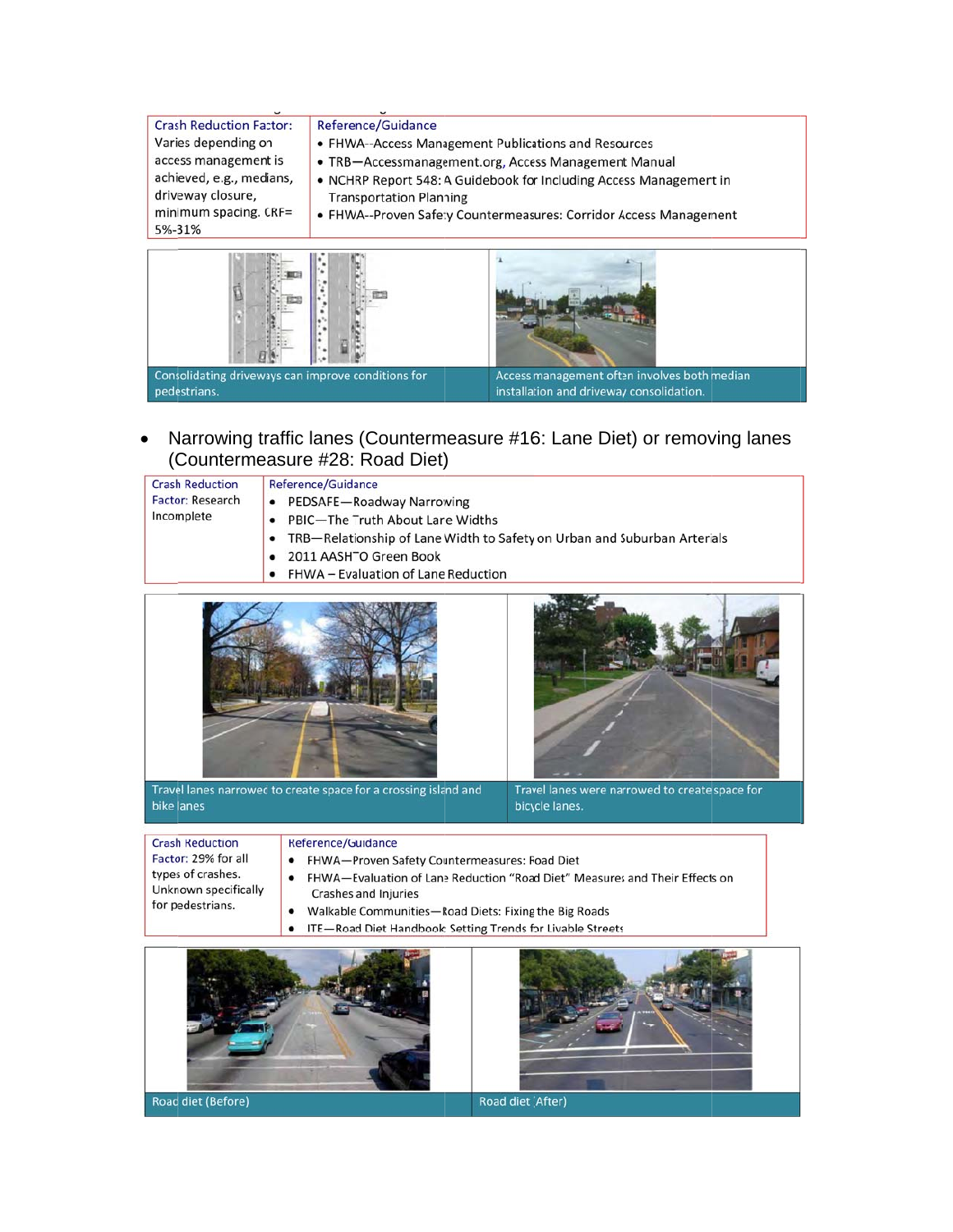• Ensuring that parking is always behind buildings, not between sidewalks and business entrances. (Countermeasure #15)

| <b>Crash Reduction Factor:</b><br><b>TBD Research</b><br>incomplete | Reference/Guidance<br>AASHTO-Guide for the Planning, Design, and Operation of Pedestrian Facilities<br>FHWA-University Course on Bicycle and Pedestrian Transportation |                                                                                                                                        |  |
|---------------------------------------------------------------------|------------------------------------------------------------------------------------------------------------------------------------------------------------------------|----------------------------------------------------------------------------------------------------------------------------------------|--|
| O(10)                                                               | <b>Sidewalk</b><br>Major Street<br>kort-term parke<br><b>CONTAINING</b><br><b>Aratu</b>                                                                                |                                                                                                                                        |  |
| to expect pedestrians.                                              | When buildings are adjacent to the sidewalk, drivers know                                                                                                              | Parking is oriented to the rear of building, minimizing<br>conflicts between pedestrians and vehicles accessing the<br><b>business</b> |  |

## Better sidewalks, buffers and trees

The plan also calls for more consistent approach to sidewalks, with the city taking more steps to make sure that pedestrians always have at least 1.5m of clear space, so that two people can walk side-by-side. To remedy situations like the ones in the photo below the plan recommends the city "work with utility companies to ensure that they do not place poles and control boxes in the pedestrian zone and that they do not cause sight obstructions at intersections" (Countermeasure #3 Clearance from Obstructions). And the plan is clear this direction applies to existing utility poles as well, as Countermeasure #31 Sidewalks includes the direction: "Remove or provide access (adequate sidewalk width) around sidewalk obstructions such as utility poles."

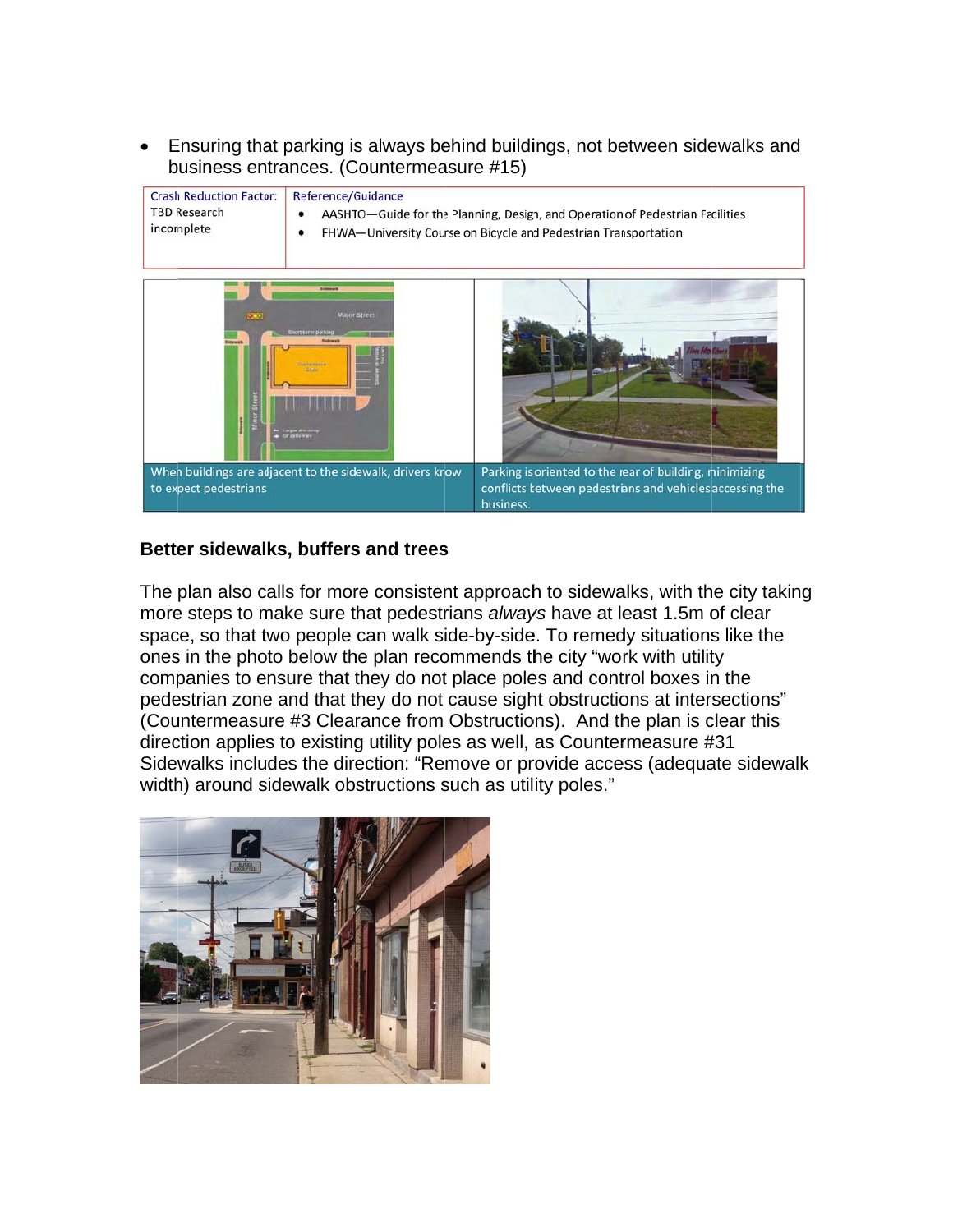The plan also recommends that all sidewalks have buffers from car traffic: "Buffers between pedestrians and motor vehicle traffic are important to provide greater levels of comfort, security, and safety to pedestrians". On many streets we already have a buffer via parked cars. But for our many sidewalks with no buffer, the Plan says (in one of the more urgently worded sections): "Providing buffers should be a priority for all sidewalks. Lane diets, road diets, bicycle lanes and sidewalk widening are strategies that can be used to provide greater separation between the sidewalk and traffic lanes."

Street trees are one of the recommended countermeasures (#33), with the Plan recommending City staff "consider street trees as part of all street design projects including annual repaving projects" and "Require all new private development to provide streets trees as a component of street frontage improvements". The plan notes that "Currently, street trees are generally not allocated an adequate space for the amount of soil, width of tree pit or area needed to properly grow a tree", and specifies improvements to help trees grow properly."

The plan lists some of the benefits of streets trees including calming traffic "by narrowing the visual width of the roadway". But the plan neglects to mention the important air quality improvements of street trees, and with last month's recent news of the direct link between air pollution and cancer and the pattern of lung cancer rates in Hamilton's neighbourhoods, street trees become even more vital.

#### **Missed opportunities to make better argument about economic development revitalization and mental health benefits**

In what is one of the weaker aspects of the Plan, there is a lost opportunity here and in many sections of the plan to make a clearer link between pedestrian improvements like buffers and street trees and overall beautification of our city, and how these help in "Placemaking" which promotes economic development and revitalization. Hamilton's own Chamber of Commerce has been quite vocal in saying that "walkability is closely tied to quality of life, which in turn is closely tied to the attraction and retention of the highly desirable creative class" – a workforce demographic sought after by many businesses.

In another conspicuous omission, the plan does have a section outlining some of the physical health benefits of complete streets, but makes no mention of the growing body of evidence on the benefits of walkability and placemaking on mental health, an urgent issue in **Hamilton** and across Canada.

#### **Implementation of Routine Accommodations and Countermeasures**

One of the Plan's strengths is the level of detail provided about how the Routine Accommodation strategy is to be implemented by City staff. They summary graphic provided below is just a summary of a fairly complete process described in the text of the Plan. The three major implementation steps include: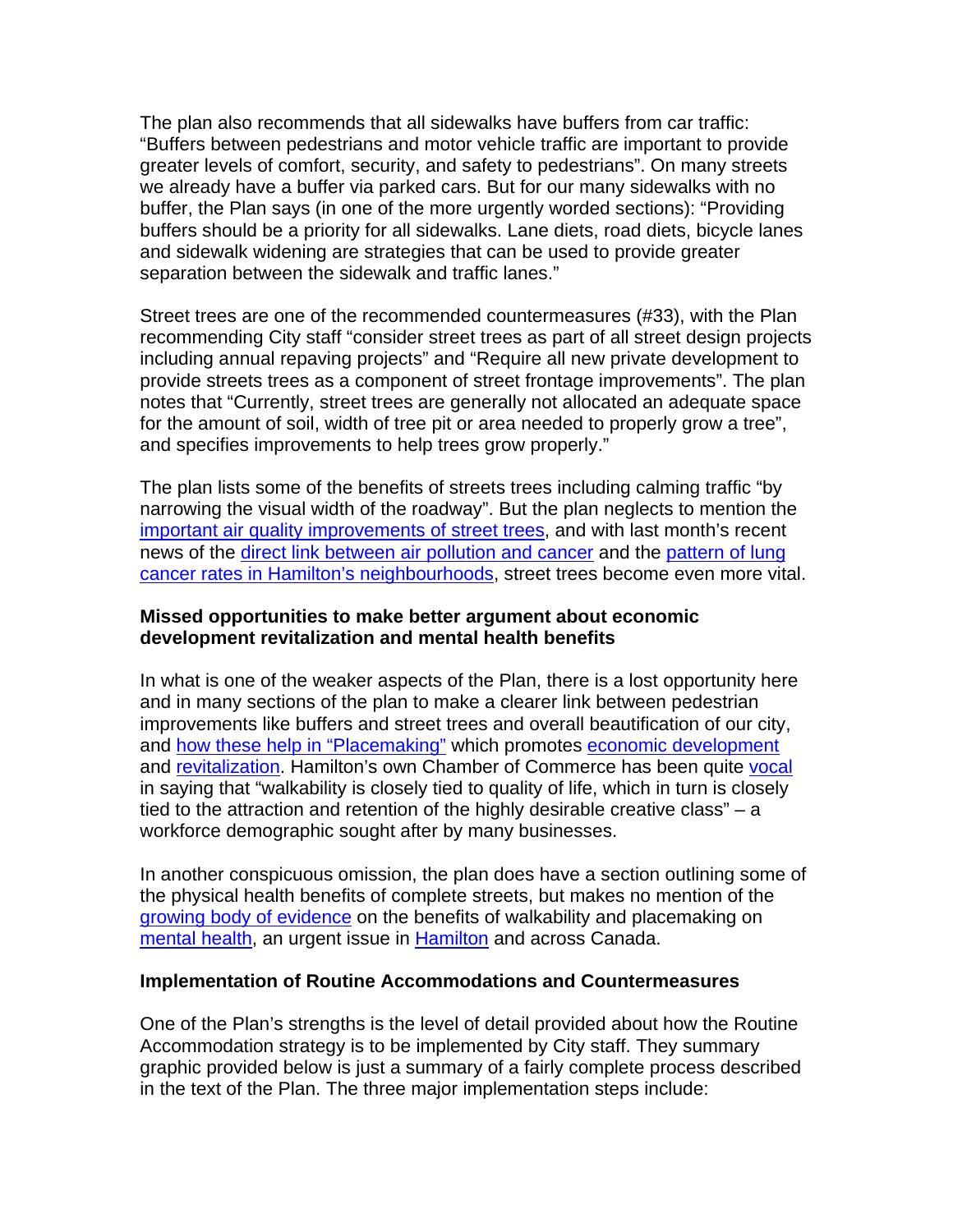1. The process starts in a **complete streets checklist** that is to be filled with information such as local context (natural, rural, village-hamlet, suburban, urban general, urban core, etc.) and use of the street (neighbourhood, arterial, collector, etc.), current pavement markings, traffic signals, etc.. Strangely, the actual checklist form is missing from the report, so presumably the checklist process also includes the volume of all different types of users. A Complete Streets approach would also include the assumption that the volume of pedestrians and cyclists will increase if better infrastructure is provided for them. When the checklist is ready, I would hope the city makes it public to increase the transparency of its decision-making. One important way for the city to increase its accountability would be to release the completed checklists for each project as well. The plan more or less calls for this, via a recommendation to "maintain pedestrian updates on the City website as part of ongoing public outreach."

2. Next City staff from all relevant departments, including public health, are involved in the decision-making process, as well as a recommended "**Mobility Advisory Committee**" (made up of residents, the details of which are not yet decided). Then staff are to **apply the 5 "E"s**. It is very refreshing to see along with **engineering, encouragement, education and enforcement,** that **equity** is included as one of the criteria for decision-making. The Plan defines equity as "addressing community equity issues, such as the mobility of its citizens between the ages of 8 and 80, no matter their abilities". The staff report accompanying the report further adds "and the neighbourhood initiatives being undertaken to address poverty" to the definition of equity.

3. Finally, **all 36 countermeasures are examined to see if they fit for the context and desired outcome**. The Plan has pre-scored each countermeasure on a series of outcomes such as natural environment, public health, safety, interface with other modes of transport, creating a culture of walking, and conformity to municipal and provincial policies. **They have also pre-scored "Do Nothing", which gets a -1 score on almost all criteria**, for a total score of -17. This is another paradigm shift that now the cost and lost opportunities of doing nothings is now more explicit in the city's decision-making processes.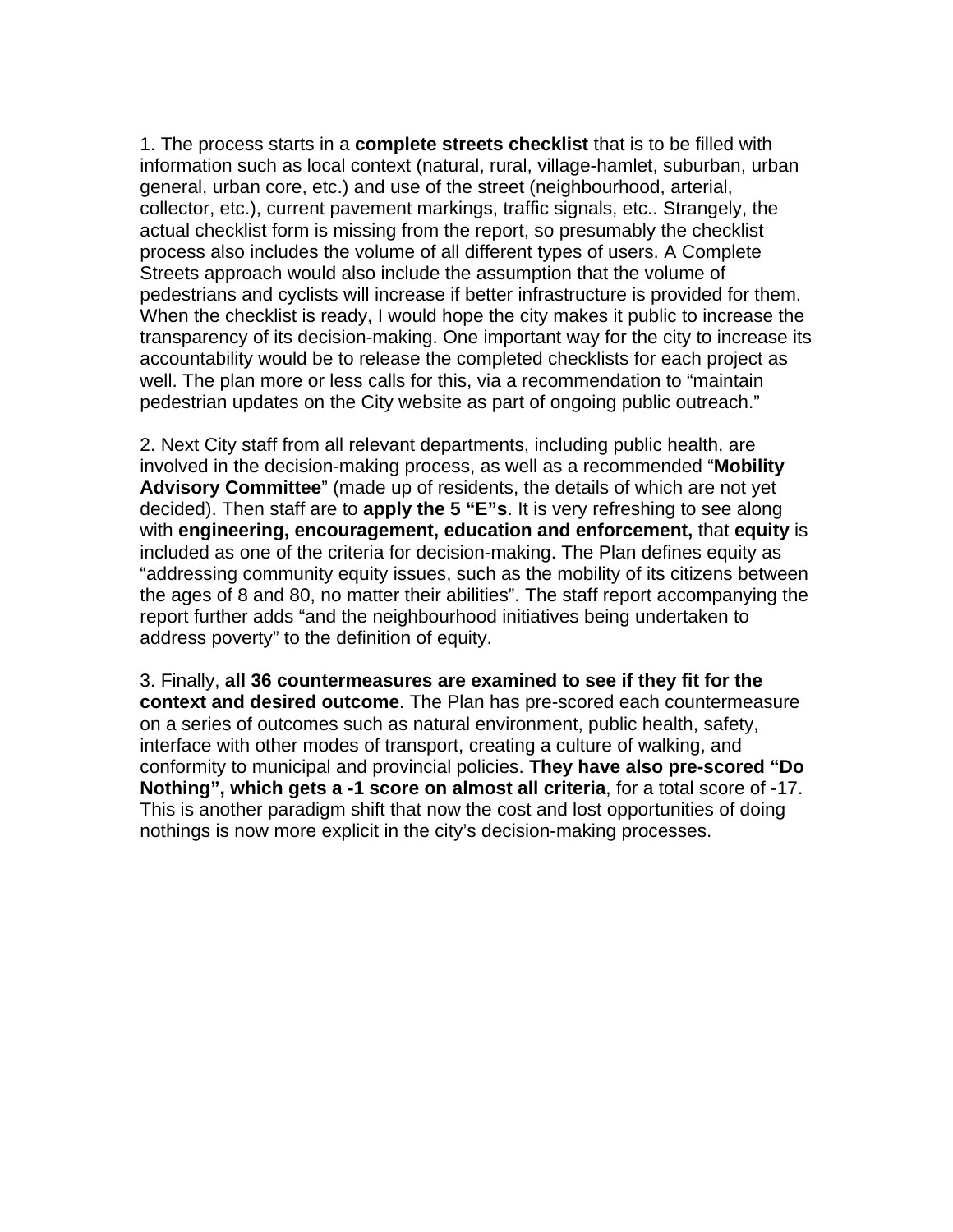

## Where to start and how it will impact budgets

The question of where to focus the most attention and resources to improve the walkability of our city comes up a few times in the report. While the Routine Accommodation strategy will eventually improve streets across the city, the Plan notes that the lower city has many more pedestrian trips, and should be a focus for particular attention. The Plan calls more specifically for City staff to support the implementation of pedestrian improvements in the areas of the city's part of the Neighbourhood Development Strategy. Linking the Plan with neighbourhood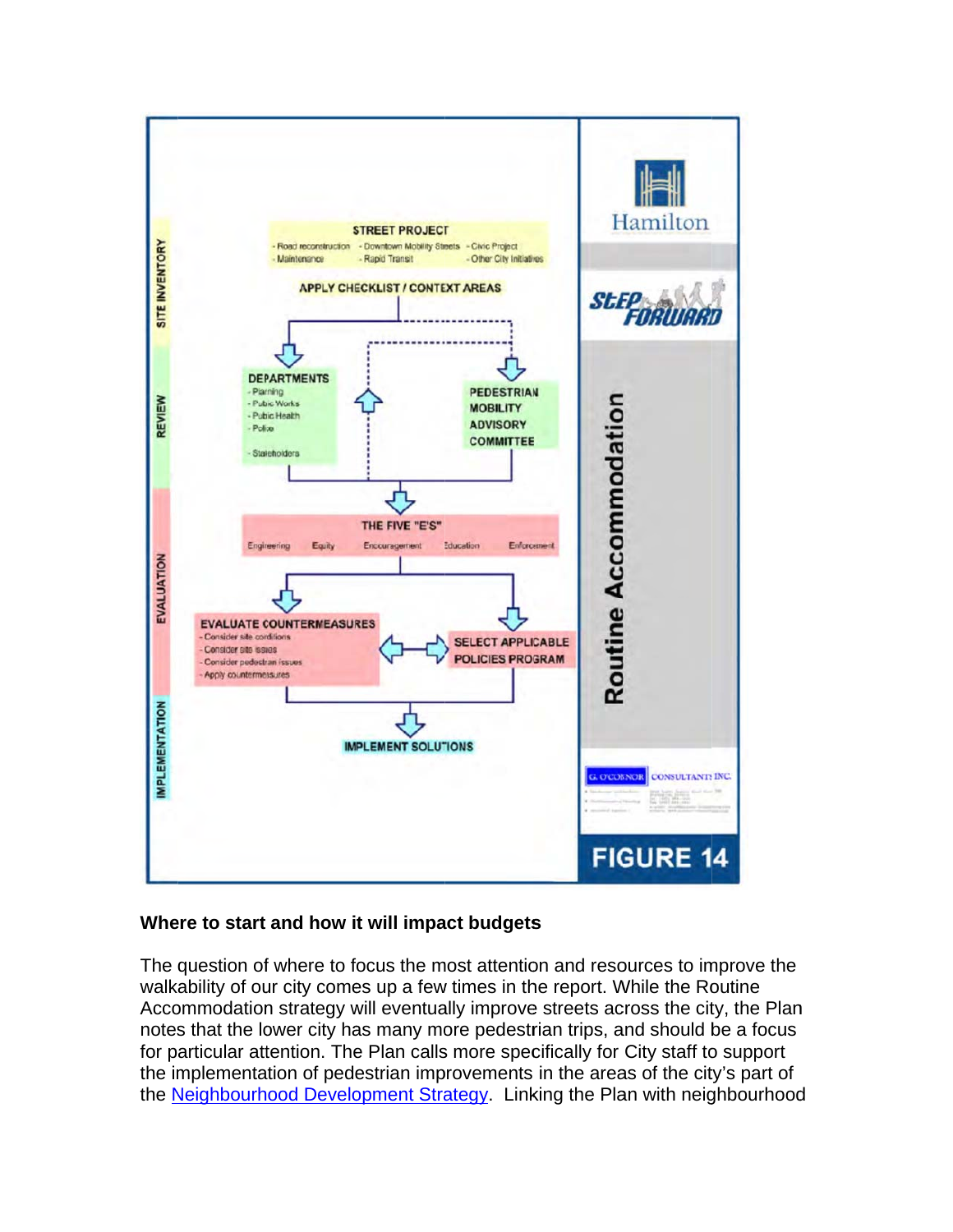development makes sense, since almost all neighbourhood plans already include traffic calming and street improvements. Using this approach is an important way that the city can help to reduce economic, social and health disparities between neighbourhoods. Treating all neighbourhoods equally would only reinforce these inequalities.

In general the staff report is a faithful summary of the Plan, which was prepared by a consulting firm (G. O'Connor Consultants Inc.). One notable exception is that the Plan recommends hiring a full-time Pedestrian Coordinator who can monitor the implementation of the plan. City staff do not recommend to Council that more staff is needed, and say "there are no immediate staff impacts at this time". They do leave the door open to a request at a later time. Just adding pedestrian-related work to already very staff may not be a realistic strategy is the city is serious about fully implementing this plan. The staff do include in their recommendations that Council "understand that implementing this plan will add about 2-7% to costs of road projects". They don't however list any of the economic benefits and savings that can mitigate that extra cost.

## **Pedestrian Plan is a partial Complete Streets policy**

This Plan includes many similar components to a complete streets policy. In fact, the Plan's central strategy, Routine Accommodation, is an older term developed by pedestrian and cycling advocates and more recently re-branded to the more inclusive and inspiring term "Complete Streets". Here's a quick overview of how I think this Plan stacks up against the most important Complete Streets elements cited by Complete Streets for Canada:

| <b>Complete Streets policy element</b>       | <b>Pedestrian Mobility Plan</b> |
|----------------------------------------------|---------------------------------|
| Strong language and intent                   | Good                            |
| All users and modes                          | Good                            |
| Applies to all projects                      | Very good                       |
| Clear exception procedures                   | Not clear                       |
| <b>Encourages connectivity</b>               | Good                            |
| Cites use of latest and best design criteria | Very good                       |
| States community context                     | Very good                       |
| Performance measures                         | Not clear                       |
| Implementation plan                          | Very good                       |

The main reasons that the City must still adopt a complete streets policy, even if they adopt this Pedestrian Mobility Plan, are:

• There is no acknowledgement in this plan that on some streets, there won't be the physical space, the perceived political will, or enough pedestrians to justify the extra costs (in the opinion of City staff) to make changes to better accommodate pedestrians. A strong exception mechanism in a Complete Streets policy incorporates this reality, but makes sure that exceptions are well documented and approved at a high